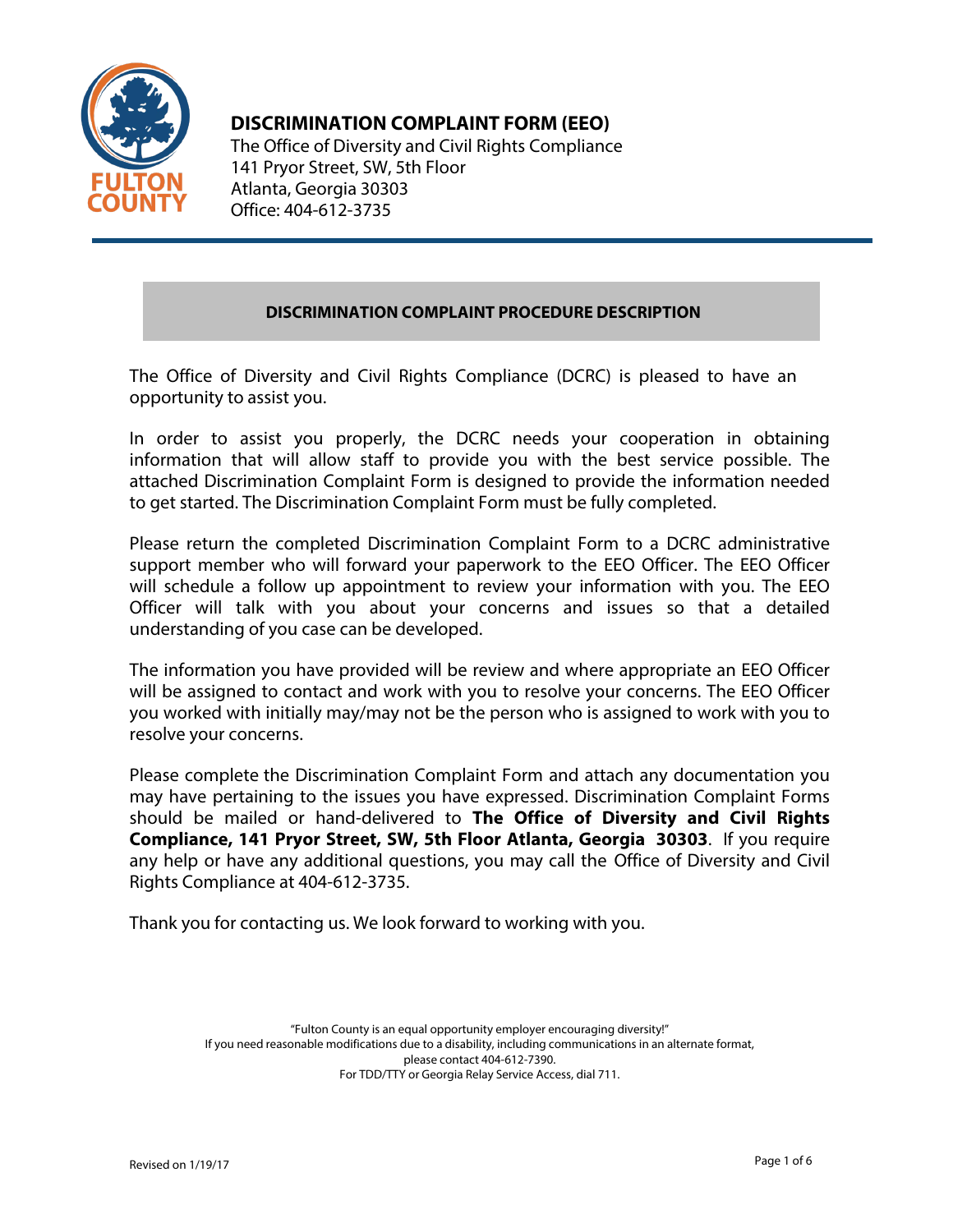## **FULTON COUNTY OFFICE OF DIVERSITY AND CVIL RIGHTS COMPLIANCE**



## **FREQUENTLY ASKED QUESTIONS AND ANSWERS ABOUT FILING AN EMPLOYMENT DISCRIMINATION COMPLAINT ?**

## **1. What is discrimination?**

Discrimination is biased or unfair treatment against an employee in the terms, conditions and privileges of employment *because of one's race, color, religion, sex, pregnancy (including childbirth, lactation or related medical conditions), sexual orientation, gender identity or expression, age (40 and over), national origin or ancestry, physical or mental disability, genetic information (including testing and characteristics), veteran status, uniformed service-member status, or any other status protected by federal, state or local law.*

#### **2. I think I have been discriminated against, but I'm not sure. What do I do?**

Employees who feel they have been discriminated against should call the Office of Diversity and Civil Rights Compliance to schedule an appointment to discuss your complaint. During the intake process, it will be determined whether or not your complaint has a discriminatory basis.

#### **3. When should I file a complaint?**

A complaint of discrimination must be filed with the Office of Diversity and Civil Rights Compliance within thirty (30) days of the date on which the unfair employment practice took place. Under certain conditions, a waiver of the filing deadline may be granted. Waivers will be approved or denied at the time an untimely charge is filed.

#### **4. Do I need to have permission from my supervisor or department head to come to the Office of Diversity and Civil Rights Compliance and will I have to use leave time?**

Employees do not have to have permission to come to the Office of Diversity and Civil Rights Compliance. However, employees cannot simply walk off of their jobs without giving notice to their supervisors. Employees also do not have to use leave time to come to the DCRC.

#### **5. Is the Office of Diversity and Civil Rights Compliance the only place I can file a charge of discrimination?**

No. Employees who feel they have been discriminated against may also file with the U. S. Equal Employment Opportunity Commission (EEOC) located at 100 Alabama Street, S. W., Atlanta, Georgia, 30303. Employees can file a complaint of discrimination with either the Office of Diversity and Civil Rights Compliance or the EEOC or both agencies simultaneously.

#### **6. What happens if the unfair treatment I allege is not discrimination?**

If it is determined after an intake interview that your complaint is not based on discrimination, you will be referred to the appropriate resource for the resolution of your complaint. The Office of Employee/Labor Relations and the Grievance Process are resources for employees to resolve complaints that do not have a discriminatory basis.

#### **7. Can my supervisor fire, demote or treat me differently because I filed a complaint of discrimination or participated in an investigation of discrimination?**

No. Employers *cannot* retaliate against employees who file a charge of discrimination or participate in an investigation of discrimination. Every employee has the right to a fair inquiry if they feel that they have been a recipient of alleged discrimination.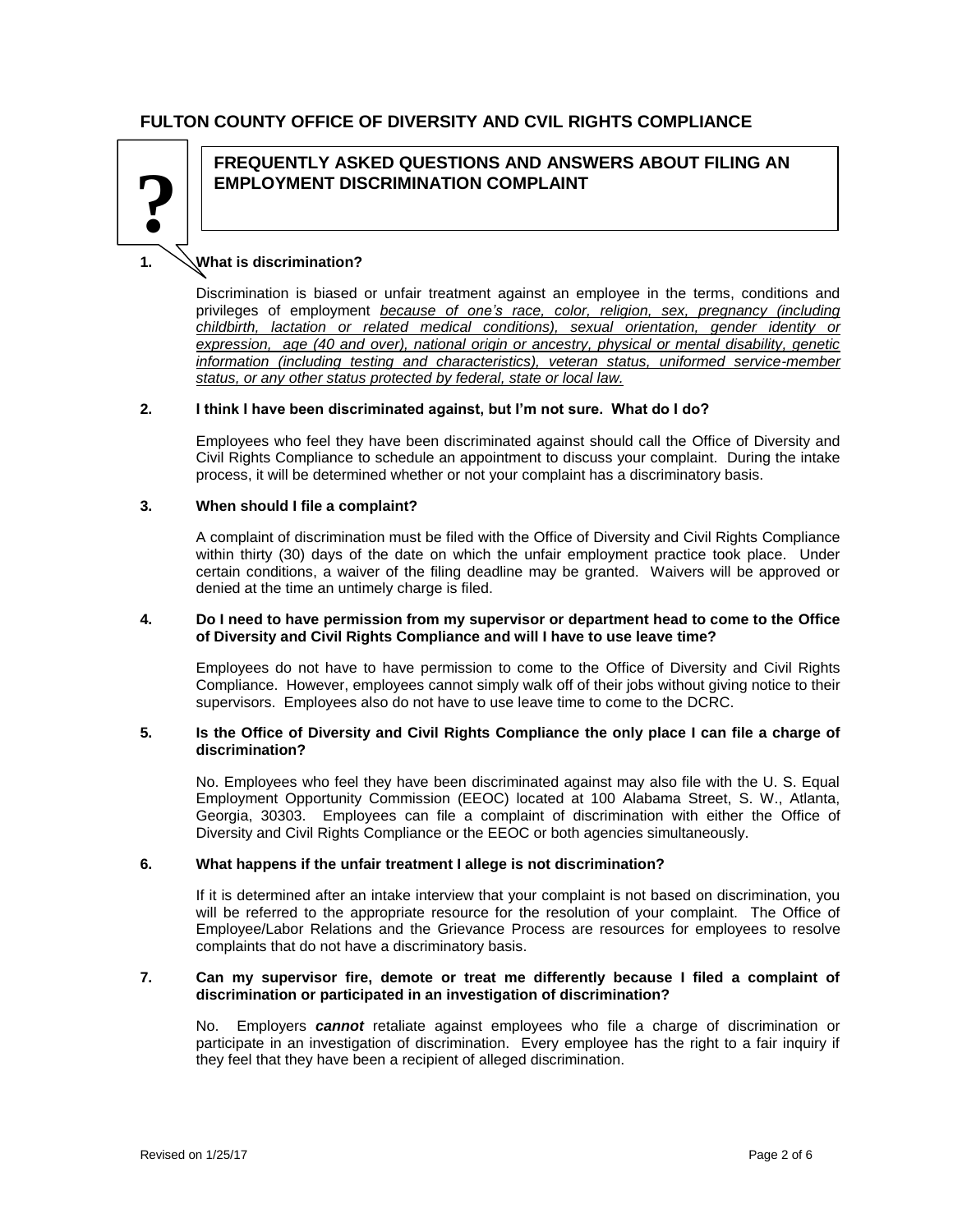# **FULTON COUNTY OFFICE OF DIVERSITY AND CIVIL RIGHTS COMPLIANCE**

## **DISCRIMINATION COMPLAINT FORM**

| 1. NAME (Last, First, Middle) $\blacksquare$ Mr. $\Box$ Ms. $\Box$ Mrs.                          |                                  |                           |                                | 2. LAST FOUR DIGITS OF SOCIAL SECURITY NUMBER     |  |
|--------------------------------------------------------------------------------------------------|----------------------------------|---------------------------|--------------------------------|---------------------------------------------------|--|
|                                                                                                  |                                  |                           |                                |                                                   |  |
| 3. HOME ADDRESS (No. and Street)                                                                 |                                  | <b>4. CITY AND STATE</b>  |                                |                                                   |  |
|                                                                                                  | Apt #                            |                           |                                | <b>ZIP CODE</b>                                   |  |
| <b>5. HOME PHONE + AREA CODE</b>                                                                 |                                  |                           |                                | 7. PAGER/CELL + AREA CODE                         |  |
|                                                                                                  | <b>6. WORK PHONE + AREA CODE</b> |                           |                                |                                                   |  |
| <b>8. E-MAIL ADDRESS</b>                                                                         | 9. RACE                          | 10. GENDER                |                                | 11. DATE OF HIRE (IF APPLICABLE)                  |  |
|                                                                                                  |                                  |                           |                                |                                                   |  |
| <b>12. DEPARTMENT NAME</b>                                                                       | <b>13. IMMEDIATE SUPERVISOR</b>  |                           |                                | <b>14. SUPERVISOR PHONE + AREA CODE</b>           |  |
| (IF APPLICABLE)                                                                                  | (IF APPLICABLE)                  |                           | (IF APPLICABLE)                |                                                   |  |
| <b>15. YOUR WORK LOCATION</b>                                                                    |                                  |                           | <b>16. YOUR POSITION/TITLE</b> |                                                   |  |
| (IF APPLICABLE)                                                                                  |                                  |                           | (IF APPLICABLE)                |                                                   |  |
| <b>17. CURRENT EMPLOYMENT STATUS (Check One):</b>                                                |                                  |                           |                                |                                                   |  |
| □ Classified Full Time Employee                                                                  | □ Contract Employee              |                           | □ Contractor/Sub-Contractor    |                                                   |  |
| □ Grant-Funded Employee                                                                          | Part-Time Employee               |                           | $\Box$ Participant             |                                                   |  |
| Probationary Employee                                                                            | □ Temporary Employee             |                           | $\Box$ Applicant               |                                                   |  |
| □ Unclassified Full Time Employee                                                                |                                  | $\Box$ Work Test Employee |                                | □ Other (e.g. Citizen, Client, Patron)            |  |
| 18. Are you currently working with an employee organization/union representative or<br>attorney? |                                  |                           |                                |                                                   |  |
| $\blacksquare$ Yes                                                                               | $\Box$ No                        |                           |                                | If yes, please provide the following information: |  |
| <b>Name of Organization/Union:</b>                                                               |                                  |                           |                                |                                                   |  |
| <b>Name of Representative:</b>                                                                   |                                  |                           |                                |                                                   |  |
| <b>Name of Attorney:</b>                                                                         |                                  |                           |                                |                                                   |  |
|                                                                                                  |                                  |                           |                                |                                                   |  |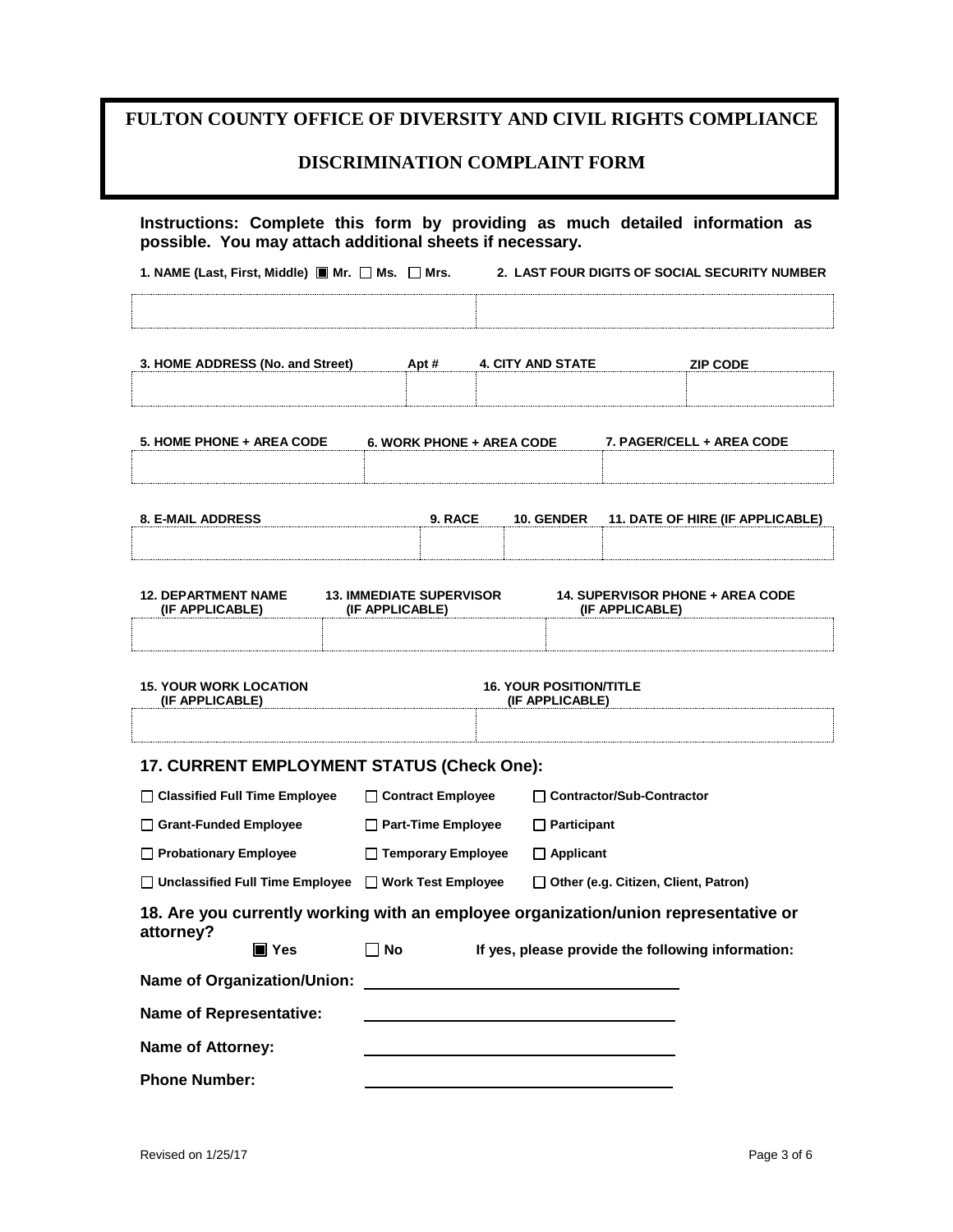**19a. Have you ever filed a charge alleging similar facts with any of the following offices? Check all that apply.** 

| $\Box$ DCRC | $\Box$ EEOC    | $\Box$ Grievance     | $\Box$ State Agency    |
|-------------|----------------|----------------------|------------------------|
| $\Box$ CRC  | □ Local Agency | <b>□ State Court</b> | <b>□ Federal Court</b> |

**Other Federal Agency**

**19b. Provide a brief summary of the allegations of the previously filed charge/complaint:** 

**20a. INDICATE THE BASIS FOR THE ALLEGED DISCRIMINATION. Check all boxes that apply:** 

### **DISCRIMINATION**

| AGE (40 AND OVER)                  | <b>COLOR</b>           |  | <b>DISABILITY - EMPLOYMENT</b> |
|------------------------------------|------------------------|--|--------------------------------|
| <b>GENECTIC INFO</b>               | <b>GENDER</b>          |  | <b>NATIONAL ORIGIN</b>         |
| <b>PREGNANCY</b>                   | <b>RACE</b>            |  | <b>RELIGION</b>                |
| <b>RETALIATION</b>                 | <b>GENDER IDENTITY</b> |  | <b>SEXUAL HARASSMENT</b>       |
| UNIFORMED SERVICE-MEMBER STATUS    |                        |  | <b>VETERNS STATUS</b>          |
| <b>DISABILITY – PROGRAM ACCESS</b> |                        |  | TITLE VI – CRA                 |
| <b>OTHER</b>                       |                        |  |                                |
|                                    |                        |  |                                |

### **20b. WHO IS BEING NAMED AS THE ALLEGED VIOLATOR(S)?**

| 1.          |                  |                   |                          |
|-------------|------------------|-------------------|--------------------------|
| Name        | <b>Job Title</b> | <b>Department</b> | <b>Phone + Area Code</b> |
| 2.          |                  |                   |                          |
| Name        |                  | <b>Department</b> | Phone + Area Code        |
| 3.          |                  |                   |                          |
| <b>Name</b> |                  | <b>Department</b> | <b>Phone + Area Code</b> |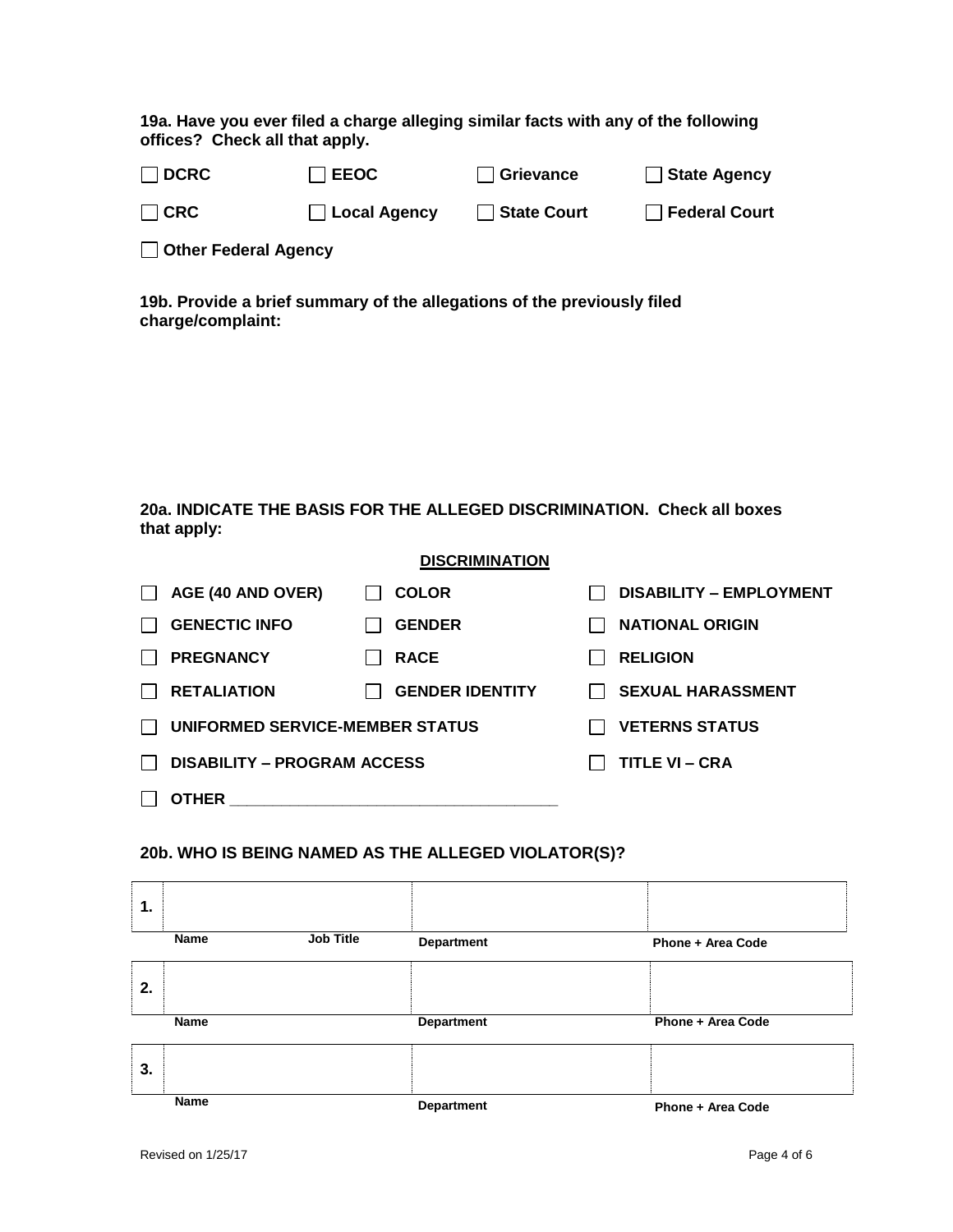**20c. IDENTIFY THE ISSUE(S) FOR THE ALLEGED DISCRIMINATION. Check all boxes that apply and provide the date on the line:** 

| <b>ISSUE(S)</b>                       |                                                      |
|---------------------------------------|------------------------------------------------------|
| DISCHARGE ___________________________ | DISCIPLINE ___________________                       |
| FORCED RESIGNATION _______________    | DEMOTION ____________________                        |
|                                       | FAILURE TO HIRE _____________                        |
| <b>DENIED REASONBLE</b>               | <b>INVOLUNTARY</b><br>TRANSFER _____________________ |
| <b>ENVIRONMENT</b>                    | WIOA TITLE I ____________________                    |
|                                       |                                                      |
| OTHER                                 |                                                      |

**20d. Briefly describe your issue, concern or complaint in detail including dates. Attach any documents or other evidence which you believe will help clarify, support or provide any useful additional information.**